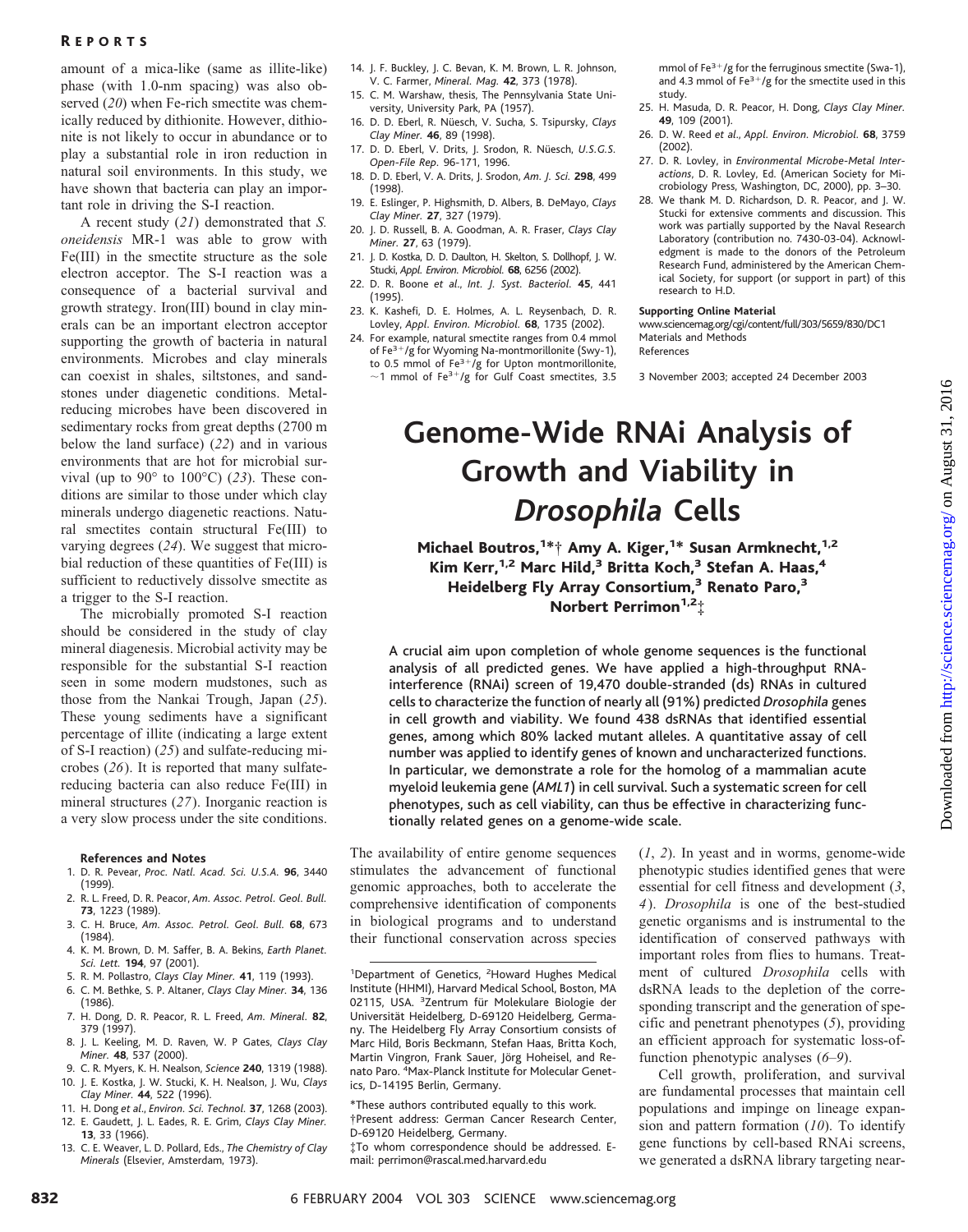ly all genes in the *Drosophila* genome (fig. S1). In total, 21,306 primer pairs were designed to amplify gene-specific fragments (*11*) then used for synthesis of dsRNAs (*12*). We established a quantitative assay of cell number that correlated the reduction of signal to dying cells, as demonstrated by RNAi of the *D-IAP1* (*13*) inhibitor of apoptosis (a positive control in screen and data processing; Fig. 1, A and B).

Genome-wide RNAi screens in two embryonic hemocyte (blood cell) lines (*14*, *15*) were each performed in duplicate (Fig. 1C and fig. S2). In total, we analyzed 77,880 RNAi experiments (*12*). A comparison between duplicate screens revealed qualitatively and highly quantitatively reproducible results (Fig. 1D) with a correlation coefficient of 0.86 (Kc<sub>167</sub> cells, fig. S2). The results included reproducibly subtle to severe phenotypes as quantified by a significance factor, or *z* score (this score signifies the severity or rank of specific RNAi phenotypes) (*12*) (Fig. 1, C and D). For example, *D-IAP1* resulted in a severe phenotype with *z* scores of 6.1 and 7.0 in S2R<sup>+</sup> and Kc<sub>167</sub> cells, respectively. To determine the efficiency of the screen, we assessed the phenotypes for a highly represented functional group of genes. Nearly all of the tested genes encoding ribosomal components exhibited similar quantitative phenotypes (72 genes with a mean *z* score of  $2.9 \pm 0.8$ ; fig. S3), of which 68 had at least one *z* score greater than 2.2, and 54 greater than 3.0. The phenotypic scores for the total set of ribosomal components were statistically distinguishable from the cell death phenotype of *D-IAP1* ( $P < 0.0001$ , Fig. 2), showing that differences in *z* scores between selected gene sets can be detected by this method. Quantitative reproducibility of the method was also demonstrated through an analysis of the phenotypes from independent dsRNAs targeting the same gene within one screen. For example, each dsRNA directed against neighboring predicted genes *cpo*, *CG12349*, and *CG18435* exhibited similar phenotypes (*z* scores of 3.6, 3.2, and 3.7, respectively). Consistent with this, current annotation now depicts these three gene models as a single gene (*16*).

To further analyze essential gene functions, we selected 438 cases in which dsRNAs resulted in greatly reduced cell number as represented by a *z* score of 3 or more (Fig. 3A and tables S1 and S2). This threshold included RNAi phenotypes ranging in severity from *z* scores of 3 to 7.7, likely representing defects in cell growth to defects in cell survival. Only 20% (87 out of 438) of the identified genes had associated mutant alleles in *Drosophila*, which included genes with demonstrated roles in cell growth, cell cycle, and anti-apoptotic cell survival (*12*) (table S3), whereas the vast majority lacked mutant alleles for functional analyses.

Of the 438 cases, 47% (206 out of 438) had an associated Gene Ontology annotation (*17*), and 59% (260 out of 438) encoded an identifiable InterPro protein domain (*18*). When the most abundant domain predictions were used to categorize genes into distinct functional classes (Fig. 3B; individual predictions and assignments in tables S1 and S4) (*12*), the relative distribution of predicted gene functions differed with the quantitative severity of the RNAi phenotypes (Fig. 3, B and C).

The phenotypic screen also identified genes encoding sets of proteins in known biochemical complexes, as revealed by sequence-based classification (Fig. 3B). Examples of this were within two of the most abundant categories pertaining to protein translation (56 genes, "Ribosome") and ubiquitylation and protein degradation (34 genes, "Proteasome"). Genes with predicted roles in the cell cycle showed quantitative phenotypes similar to those involved in protein translation, but in only one of the two cell types screened ("Cell Cycle," Fig. 3D; supporting online material text). One of the most populated categories consisted of genes for 62 proteins with predicted DNA binding domains ("DNA binding," Fig. 3B, table S1), including chromatinrelated factors (e.g., core Histone and highmobility group (HMG)– box domains: *bss* and *CG17836*; Fig. 3D) and representative members of transcription factor families (e.g., homeobox, ets, and AML domains: *abd-A*, *aop*, and *CG15455*; Fig. 3D). Only genes for specific transcription factors from within different families were identified. For example, although four different AML-



**Fig.1.** Genome-wide RNAi screens result in highly reproducible growth and viability defects. Results for  $Kc_{167}$  cells are shown; similar results were observed for S2R<sup>+</sup> cells (22) (table S1). (A) Left panel: Luciferase activity (relative light units) indicative of ATP levels is correlated with number of *Drosophila* cells in a high-throughput assay format (fig. S1). Right panel: Treatment with dsRNA targeting *D-IAP1* induced time-dependent decrease in cell viability is shown as the relative readout as compared with cells treated with control *green fluorescent protein* (*gfp*) dsRNA (normalized to 1). (**B**) Fluorescence microscopy of cells after 3 days RNAi. More dying cells were detected after treatment with *D-IAP1* than with control dsRNAs by the ratio of SYTOX green–labeled nuclei (green and lower panel) versus Hoechst 33342–labeled nuclei (red). (**C**) Results from one genome-wide RNAi screen, after 5 days dsRNA treatment. Each RNAi experiment is represented by a shaded box (a single well), arranged by 384-well plates as outlined in upper left. Results in each plate were mean-centered before overall analysis. Gray values indicate *z* score, with darker shades representing below-average results. Each 384-well plate had four control wells containing either *D-IAP1* or the negative controls *gfp*, *Rho1*, or no dsRNAs. The *D-IAP1* control phenotypes are evident as the dark boxes in the upper left corner of each plate, indicative of dying cells and a lower signal. (**D**) Example of highly reproducible phenotypes with similar *z* scores from two independent RNAi screens [enlarged from (C) and from duplicate screen in fig. S2].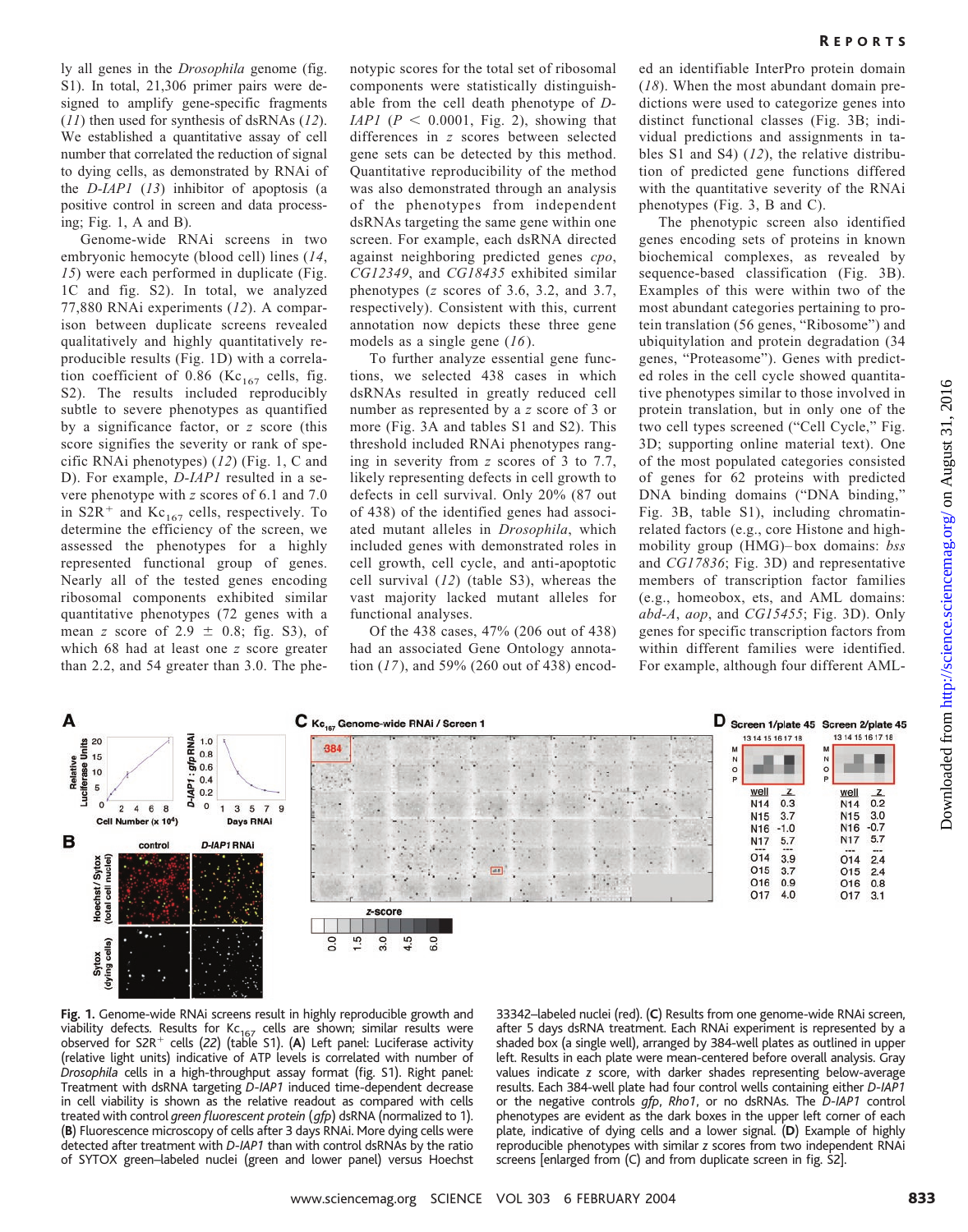like genes are encoded within the fly genome, only one, *CG15455*, was functionally identified in the screen (fig. S4). Serpent, a GATA-1 homolog with roles in fly and mammalian blood cell development and survival (*19*), was identified as the only one of five predicted GATA-type Zinc-finger transcription factors (*srp*, Fig. 3D). Proteins with a predicted DNA binding domain comprised the largest assigned category of genes identified, both in total (14%, Fig. 3B) and in the class with the most severe phenotypes (19%,  $z$  score  $> 5$ , Fig. 3C), an enrichment from the proportion found in the genome (5%).

Overall, the largest category of genes (41%) had no recognizable predicted protein domain (178 genes, "No Prediction," Fig. 3B), suggesting that the screen identified many uncharacterized genes with essential cellular roles (table S1). For example, severe cell viability phenotypes (*z* scores 6.8 and 7.3) were observed with HFA13298 dsRNA targeted against a newly predicted gene, *HDC14318*, with six overlapping expressedsequence tags mapped to the same region (RH13972, RH23223, RH26651, RH22174, RH26647, and RH62785). The proportion of 438 genes with phenotypes but without a predicted protein domain increased with phenotypic severity (63% "No Prediction," *z* score  $>$  5; Fig. 3C).

We also identified uncharacterized genes with phenotypes quantitatively similar to that of *D-IAP1* (*z* score  $>$  5), raising the possibility that these loss-of-function phenotypes resulted from cell death, perhaps due to the activation of apoptosis. We further evaluated two such genes, *CG11700*, a ubiquitin-like gene, and *CG15455*, a gene encoding an AML1-like



**Fig.2.** Similar quantitative RNAi phenotypes of genes encoding ribosomal proteins. Averaged RNAi phenotypes of 72 genes encoding all annotated ribosomal proteins tested (gray bars) are distinguishable from negative controls (white bars, *gfp* dsRNA) and more severe phenotypes (black bars, *D-IAP1* dsRNA). The *gfp* and *D-IAP1* results represent negative and positive control experiments (scored one per plate) over a genome-wide screen. Intergroup comparisons are highly significant in a Student's *t* test  $(P < 0.0001)$  (fig. S3).

transcription factor (*z* scores 7.2 and 7.4 in  $Kc_{167}$  cells, respectively, Fig. 3D). The phenotypic severity could not be attributed to an accumulated arrest in transition at one stage in the cell cycle (*12*) (Fig. 4A and fig. S5). As indicated by terminal transferaselabeled DNA breaks, over 95% of cells treated with dsRNA to *CG11700* or *D-IAP1*, and 20% of cells treated with dsRNA to *CG15455*, were apoptotic (*12*) (Fig. 4B). The addition of a pan-caspase inhibitor, Z-Val-Ala-DL-Asp(O-Methyl)-fluoro-



Downloaded from http://science.sciencemag.org/ on August 31, 2016 <http://science.sciencemag.org/> on August 31, 2016 Downloaded from

**Fig.3.** Quantitative grouping of RNAi phenotypes. (**A**) Distribution of the frequency of RNAi phenotypes recovered for each specified range of *z* scores. We used a *z* score of three or more standard deviations from the mean as a threshold to select 438 results for further analysis (tables S1 and S10). (**B** and **C**) Frequency of encoded functional groups as predicted by InterPro protein domains and manually assigned to representative categories (tables S1 and S4) for all selected phenotypes  $[(B), z$  score  $> 3]$  and the most severe phenotypes  $[(C), z$  score  $> 5]$ , revealing significant changes in the abundance of predicted ribosome proteins ( $P < 0.001$ ) and proteins with no predicted domains ( $P < 0.00001$ ). *z* scores were averaged across experiments. (**D**) Classification of quantitative RNAi phenotypes of selected genes (rows) identifies groups of related and newgene functions, as determined from duplicate screens per cell type (columns) and visualized by *z* score (scale, bottom). Both *D-IAP1\** (added control) and *D-IAP1* (within RNAi library) yield equivalent phenotypes.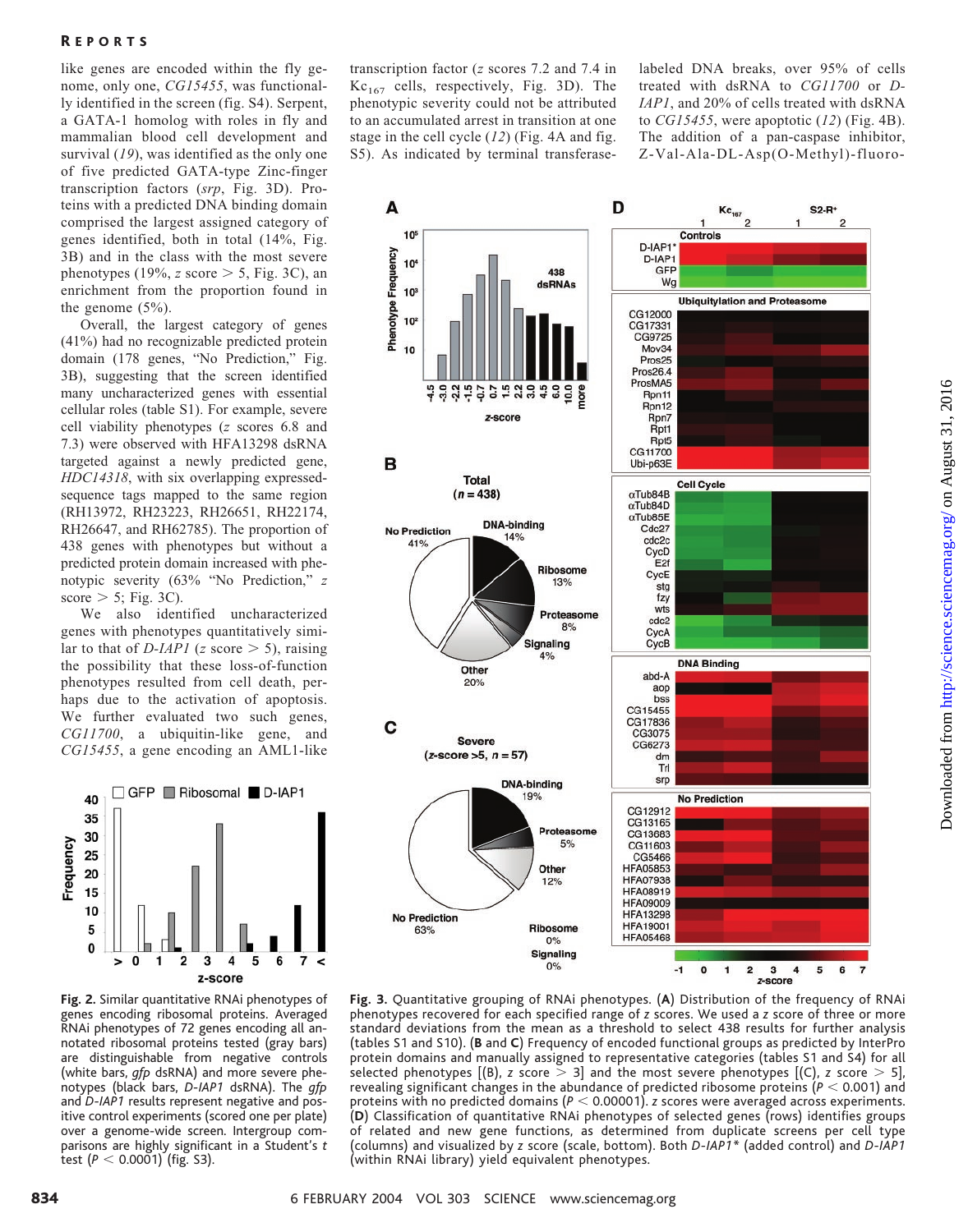methylketone (z-VAD-fmk), reverted the cell death in response to the RNAi of *CG11700* and *D-IAP1*, and to a lesser extent of *CG15455* and other transcription factors (Fig. 4C). D-IAP1 directly inhibits the proapoptotic caspase, Nc (Nedd2-like) (*20*). The *CG11700* and *D-IAP1* dsRNAinduced cell death phenotypes were both rescued by combined RNAi removing the single *Nc* caspase function (Fig. 4C). In contrast, neither the loss of function of *Nc* (Fig. 4) nor the loss of function of the transcriptionally activated proapoptotic gene *reaper* (*19*, *21*, *22*) (fig. S6) was sufficient to suppress cell death upon co-RNAi with *CG15455* or other tested transcription factors. Together, these results suggest that the ubiquitin-like *CG11700* may act in the same pathway as *D-IAP1* to directly prevent Nc caspase-activated apoptotic cell death. In contrast, a set of essential transcription factors may regulate complex responses for cell fate, proliferation, and/or cell survival that directly or indirectly initiate a partially caspase-dependent apoptotic program.

In comparisons made between complete proteomes (*12*), the percentage of predicted orthologs found for the genes with RNAi viability phenotypes was higher than the percentage of orthologs found in searches

**Fig.4.** Different antiapoptotic gene functions identified by severe RNAi viability phenotypes. Experiments shown as assayed in  $Kc_{167}$  cells following RNAi against a negative control (*gfp*) and *D-IAP1*, *CG11700* (ubiquitin-like), and *CG15455* (AML-1-like, fig. S4) genes, each identified in the screen by severe phenotypes (*z* scores 7.0, 7.2, and 7.4, respectively). (**A**) Flow cytometry analysis of propidium iodide (PI) stained DNA after 3 days RNAi, as indicated (*12*). Analyses of total events reveal decreased cell size and DNA content, indicative of dying cells. Cell cycle distribution analysis performed on viable cells with 2*N* DNA content [percentage of total events shown, fig. S5

of the entire *Drosophila* proteome with those from yeast, worm, mosquito, mouse, and human (fig. S6 and table S5). Notably, 50 genes had homology to human disease genes (table S6), including 10 genes implicated in blood-cell leukemia (e.g., AML1) and genes described with anti-apoptotic functions (FOXOA1 and MLK). Thus, functional analysis in *Drosophila* cells uncovered common key regulators for animal cell survival and proliferative decisions. Interestingly, in contrast to the total results, the most severe RNAi phenotypes (*z* score  $> 5$ , fig. S8) identified significantly fewer yeast homologs (from 39 to 19.3%, respectively), a similar percentage of animal-specific homologs (27.6 and 29.8%), and an increased number of genes without high-scoring matches (from 33.3 to 50.9%) (*12*). This suggests that metazoans may have evolved specific mechanisms, such as the preservation of cell identity by a specific code of transcription factors, to maintain cell viability.

Functional analysis by RNAi reveals previously unknown and evolutionarily conserved gene functions, with the powerful ability to comprehensively and quantitatively determine the contribution of potentially every gene to a particular process. Quantitative



(*12*)]. FSC, forward scatter channel. (**B**) Two classes of severe RNAi phenotypes were distinguished by the proportion of apoptotic cells (>95 and 20%), as indicated by fluorescein-labeled dsDNA breaks [terminal deoxynucleotidyl transferase–mediated deoxyuridine triphosphate nick end labeling (TUNEL), green and lower panel] versus total cell nuclei (Hoechst 33342 DNA stain, red) 7 days after treatment with dsRNAs. (**C**) Left panel: Rescue of RNAi growth and viability phenotypes by a pan-caspase inhibitor (z-VAD-fmk). Shown are the ratios between combined treatments with dsRNA and either z-VAD-fmk in dimethyl sulfoxide (DMSO), or in DMSO alone (red line, normalized to 1), from results of averaged triplicate experiments. Right panel: Data are displayed as in the left panel, but they are from combined treatments with test dsRNA and either dsRNA against *Nc* caspase or *gfp* control.

cell-based analysis offers advantages by permitting the detection of gene functions associated with subtle or redundant phenotypes in organisms. This approach also holds the potential for statistical clustering across many different cellular phenotypes to elucidate complex gene functions as more data accumulate (*23*). The described genome-wide RNAi library is adaptable for screening for many different cellular pathways and processes, ultimately leading to a functional understanding of cellular systems that control development and disease.

### **References and Notes**

- 1. S. A. Chervitz *et al*., *Science* **282**, 2022 (1998).
- 2. T. R. Golub *et al*., *Science* **286**, 531 (1999).
- 3. G. Giaever *et al*., *Nature* **418**, 387 (2002).
- 4. R. S. Kamath *et al*., *Nature* **421**, 231 (2003).
- 5. J. C. Clemens *et al*., *Proc. Natl. Acad. Sci. U.S.A.* **97**, 6499 (2000). 6. M. Ramet, P. Manfruelli, A. Pearson, B. Mathey-Prevot,
- R. A. Ezekowitz, *Nature* **416**, 644 (2002).
- 7. M. P. Somma, B. Fasulo, G. Cenci, E. Cundari, M. Gatti, *Mol. Biol. Cell* **13**, 2448 (2002).
- 8. L. Lum *et al*., *Science* **299**, 2039 (2003).
- 9. A. Kiger *et al*., *J. Biol.* **2**, 27 (2003).
- 10. M. Guo, B. A. Hay, *Curr. Opin. Cell Biol.* **11**, 745 (1999).
- 11. M. Hild *et al*., *Genome Biol.* **5**, R3 (2003).
- 12. Materials and methods are available as supporting material on *Science* Online. Complete protocols and data sets are also provided on http://drsc.med. harvard.edu/viability.
- 13. B. A. Hay, D. A. Wassarman, G. M. Rubin, *Cell* **83**, 1253 (1995).
- 14. G. Echalier, A. Ohanessian, *In Vitro* **6**, 162 (1970).
- 15. S. Yanagawa, J. S. Lee, A. Ishimoto, *J. Biol. Chem.* **273**, 32353 (1998).
- 16. S. Misra *et al., Genome Biol.* **3**, RESEARCH0083 (2002).
- 17. FlyBase Consortium, *Nucleic Acids Res*. **31**, 172 (2003). FlyBase, a database of the *Drosophila* genome, is available at www.flybase.org.
- 18. N. J. Mulder *et al*., *Nucleic Acids Res.* **31**, 315 (2003). InterPro, a database of protein families, domains, and functional sites, is available at www. ebi.ac.uk/interpro.
- 19. L. H. Frank, C. Rushlow, *Development* **122**, 1343 (1996).
- 20. I. Muro, B. A. Hay, R. J. Clem, *J. Biol. Chem.* **277**, 49644 (2002).
- 21. K. White, E. Tahaoglu, H. Steller, *Science* **271**, 805 (1996).
- 22. M. Boutros *et al*., data not shown.
- 23. F. Piano *et al*., *Curr. Biol.* **12**, 1959 (2002).
- 24. We thank T. Mitchison and the Institute of Chemistry and Cell Biology for advice on cell-based screens and usage of equipment; L. Hrdlicka and S. Hagar for excellent technical support; R. Steen for use of equipment; L. Kockel, B. Gelbart, and D. Emmert for constructive discussions; and G. Rubin, T. Ingolia, P. Leder, T. Mitchison, A. McMahon, L. Perkins, R. Tanis, M. Vincent, and B. Ward for support at various stages of this project. Supported by HHMI, as well as a gift from M. Crowinshield and additional support from Harvard Medical School. Work in R.P. laboratory was supported by the German Human Genome Project (DHGP). M.B. was supported by an Emmy-Noether grant from the Deutsche Forschungsgemeinschaft. A.K. was supported by The Jane Coffin Childs Memorial Fund for Medical Research.

### **Supporting Online Material**

www.sciencemag.org/cgi/content/full/303/5659/832/ D<sub>C</sub>1

- Materials and Methods SOM Text Figs. S1 to S8
- Tables S1 to S8

8 September 2003; accepted 23 December 2003

<http://science.sciencemag.org/> on August 31, 2016

Downloaded from http://science.sciencemag.org/ on August 31, 2016

Downloaded from